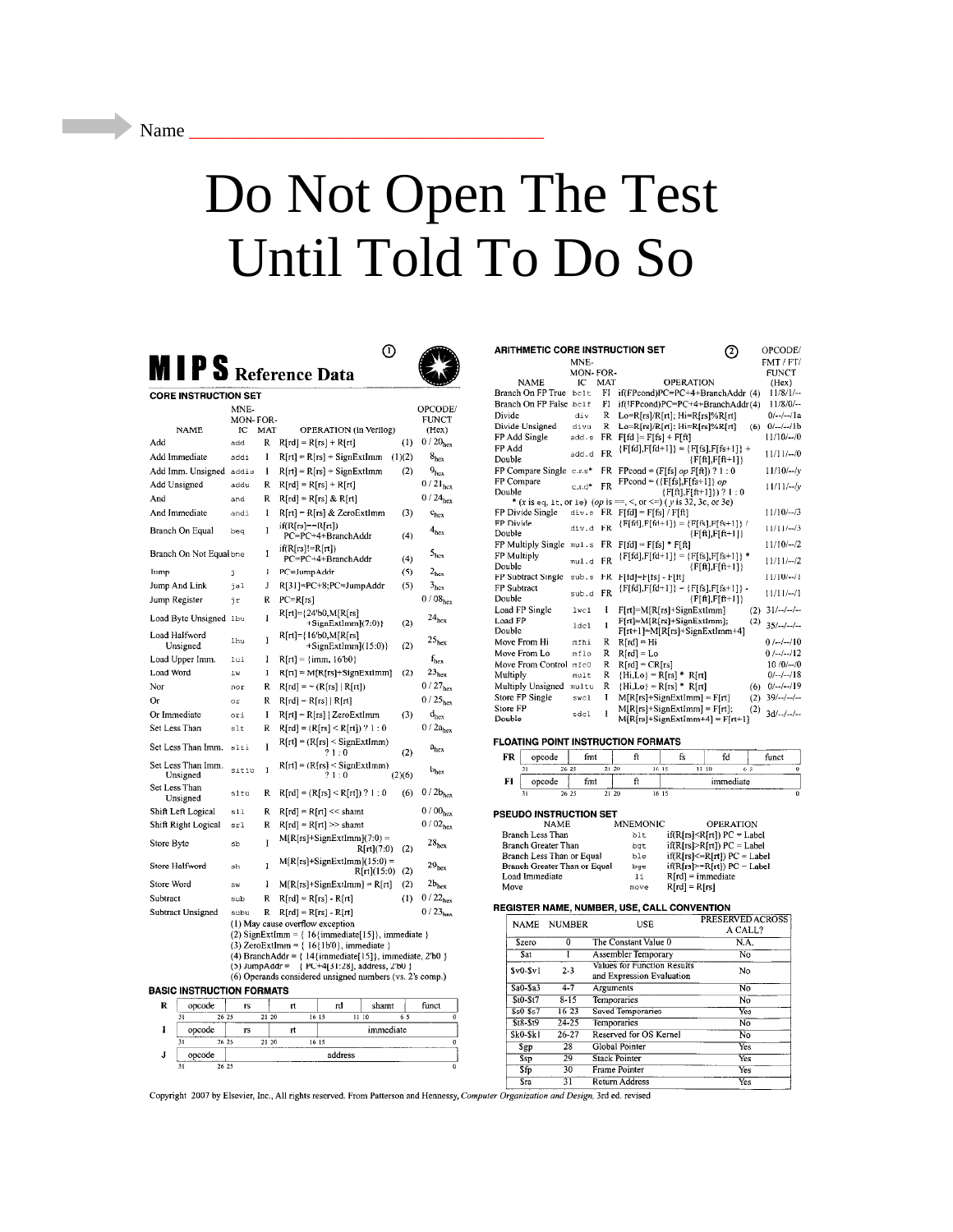## **Midterm Exam – CSE378 Autumn 2008** Anderson

This is closed book, closed notes, closed calculator and closed neighbor.

- 1. [3 points] If  $x = 0011$  1010 1010 1001 0101 0011 1011 1100 what is  $-x$ in binary?
- 2. [3 points] Covert the hexadecimal number 3D2AE1F7 to binary representation.
- 3. [3 points] MIPS calling conventions reserves registers for passing arguments to a function. Give their names: \_\_\_\_\_\_\_\_\_\_\_\_\_\_\_\_\_\_\_\_
- 4. [5 points] Write MIPS assembly code to put 0x1234ABCD into register \$1.

5. [4 points] With a beq instruction it is possible to branch to addresses in what range?

5. [5 points] Using the "green card", translate the following machine code into MIPS code – be sure to include the correct register names, addresses, immediate values, etc. represented in the order they would appear in the MIPS instruction. (Hint: mark the boundaries between the instruction's fields.)

1010 1101 1010 1001 0000 0000 0011 0010 \_\_\_\_\_\_\_\_\_\_\_\_\_\_\_\_\_\_\_\_\_\_\_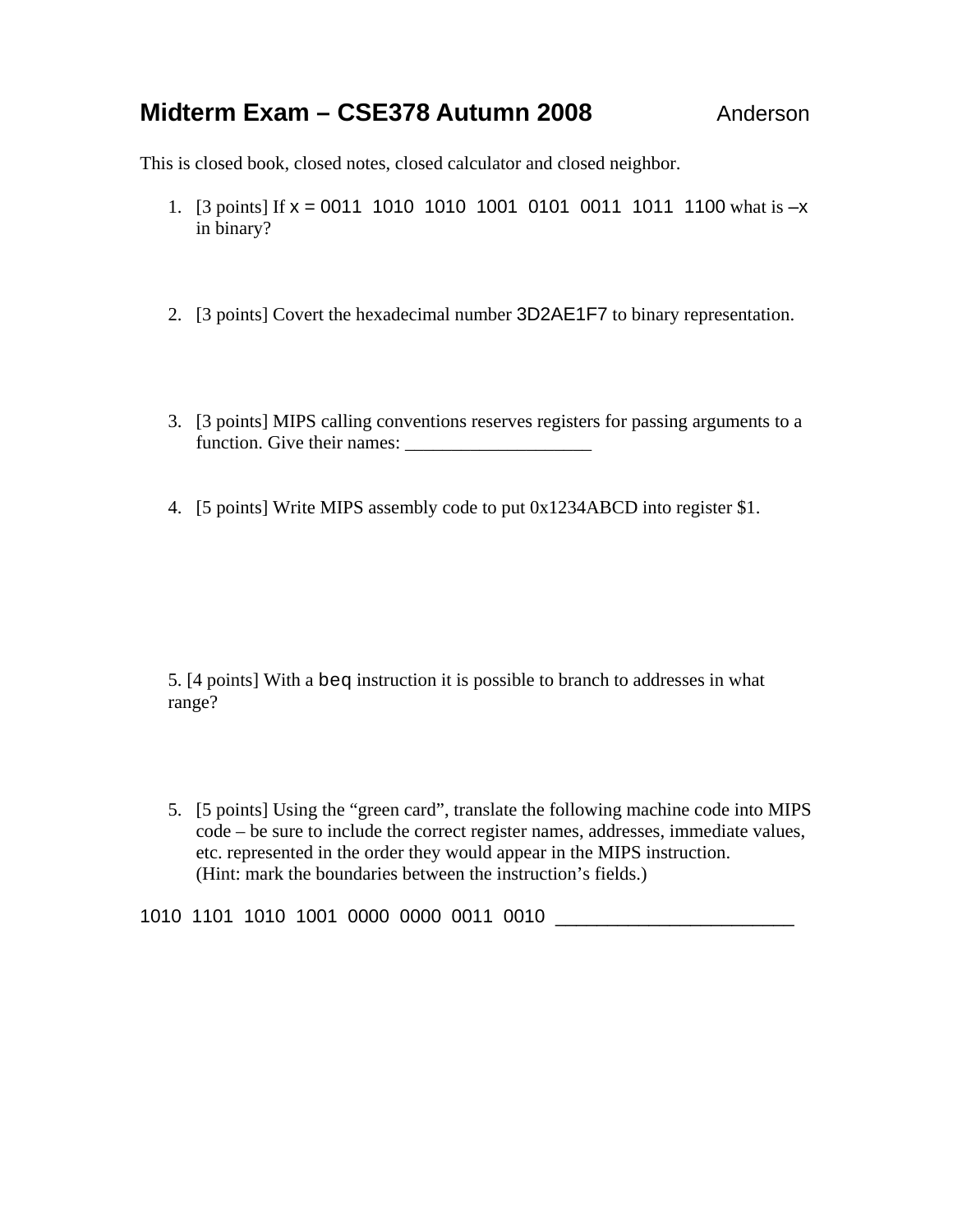6. [5 points] MIPS hardware does not directly implement the pseudo-instruction: bge \$7, \$8, location

but rather the assembler generates appropriate real instructions that implement this behavior. Show the kind of MIPS code it might create for this instruction.

7. [7 points total] a) Suppose that \$t0 holds the base address of an array of integers, A. Give MIPS code that loads the value of A[5] into register \$t2. (Hint: You can do this inn one instruction.)

b) Suppose that  $$t0$  holds the base address of an array of integers, A, and  $$t1$ holds the current value of an integer, n. Give MIPS code that loads the value of A[n] into register \$t2.

- 8. [ 5 points] Function A calls function B. Function B calls function C. Function A cares about the values it has stored in registers \$s0 and \$s1. Function B does not use registers \$s0 and \$s1. Function C does use registers \$s0 and \$s1.
	- a. Who, if anyone should save registers \$s0 and \$s1?
	- b. Who, if anyone should restore registers \$s0 and \$s1?
	- c. If someone were going to save registers \$s0 and \$s1, where should they save them?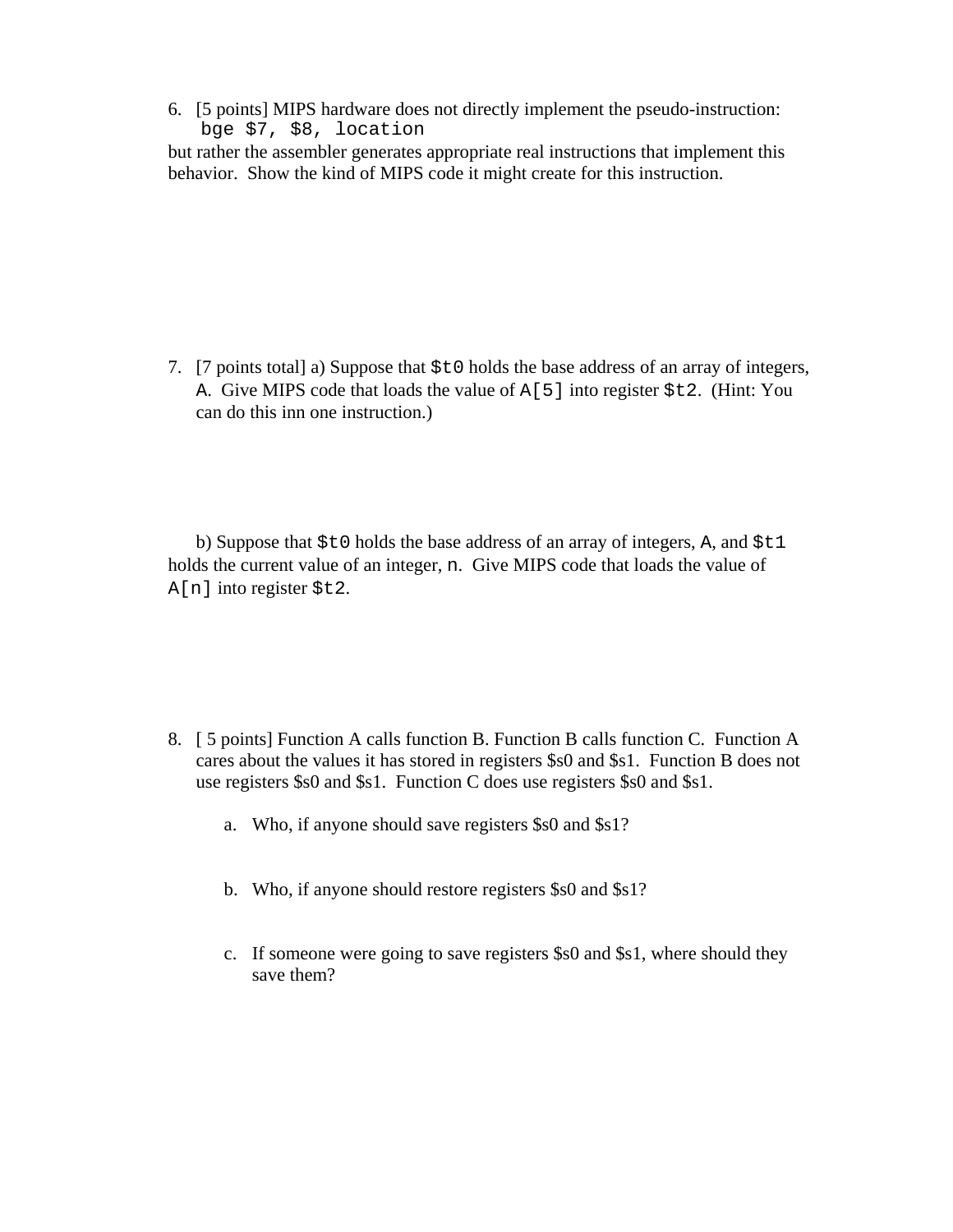9. [25 points] Write a MIPS function that finds the two largest values in the array int A[n]. Assume \$a0 contains the address of A, and \$a1 contains n, the number of elements in array A. You should place the largest value in \$v0 and the second largest in  $\zeta v1$ . You may use pseudo instructions for this question.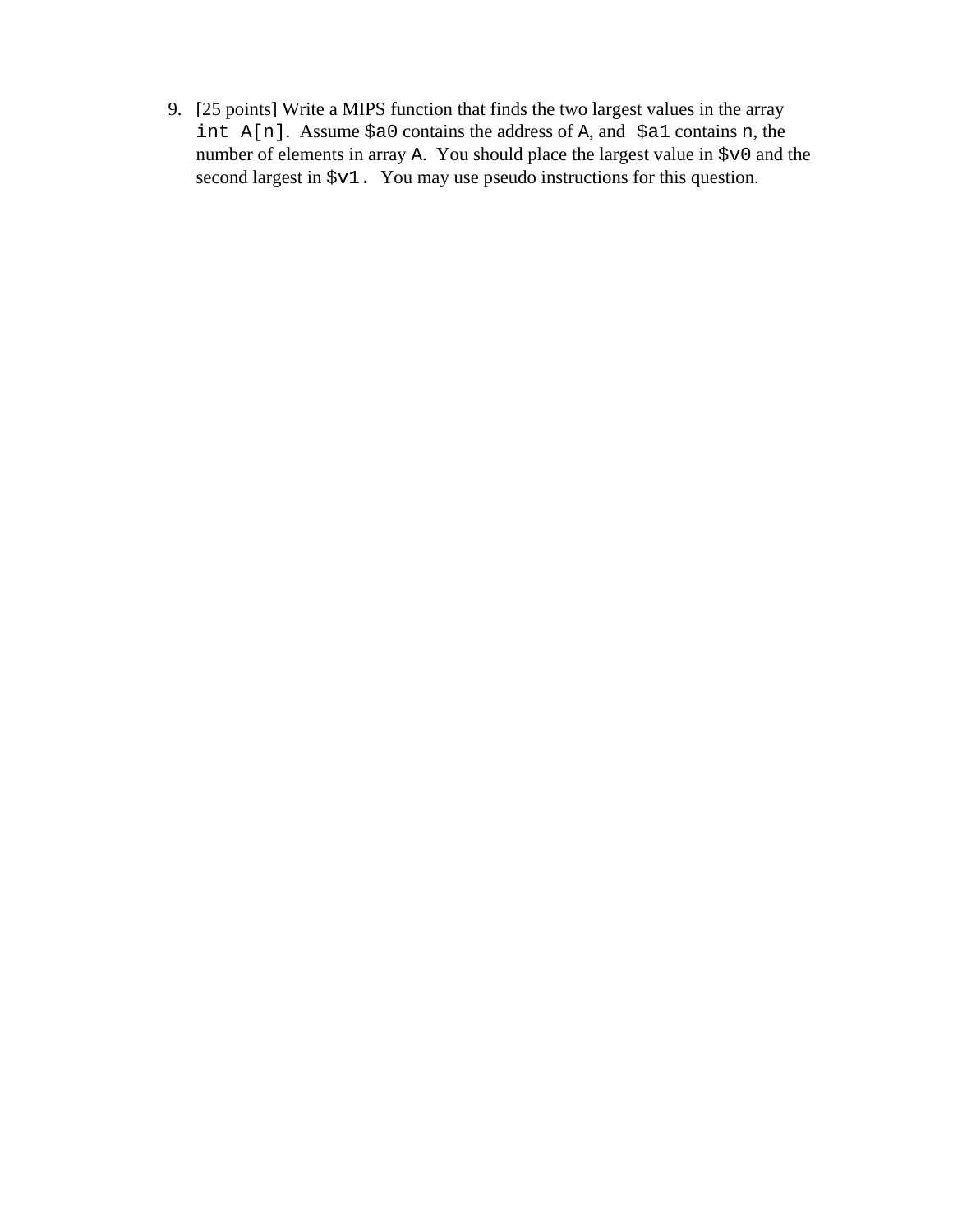10. [7 points] In the diagram below, highlight in color those portions of the circuit that are *active when computing the address for a branch instruction*. (Note, other portions will be active in this single cycle implementation; mark *only those portions that contribute to the address* calculation, including control.)



- 11. [3 points] Give the control lines (but not their settings) that need to be used to implement the *whole* branch instruction above.
- 12. [7 points] In the accompanying diagram mark in color those portions of the circuit active during the second cycle of our multicycle processor design.